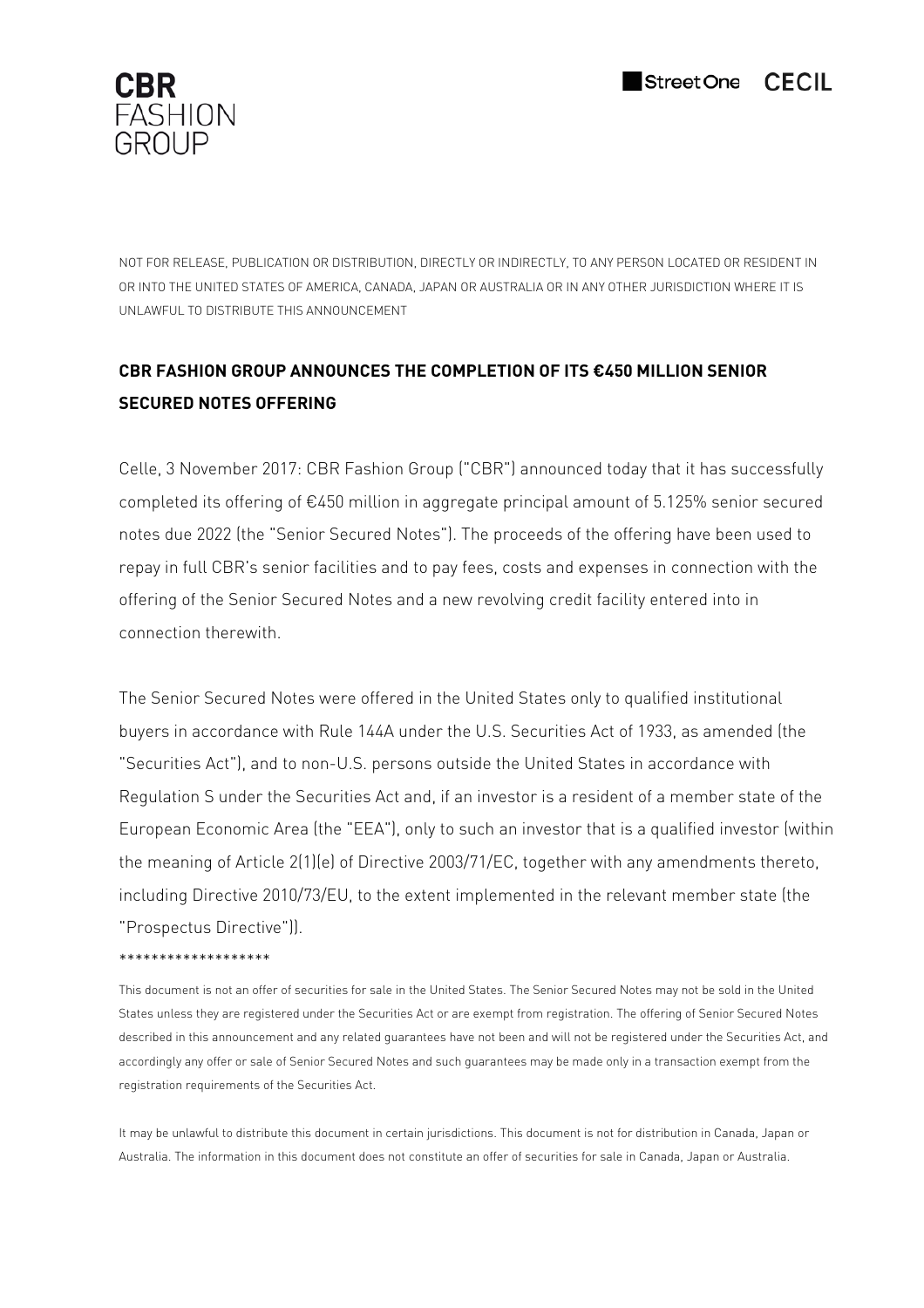



Promotion of the Senior Secured Notes in the United Kingdom is restricted by the Financial Services and Markets Act 2000 (the "FSMA"), and accordingly, the Senior Secured Notes are not being promoted to the general public in the United Kingdom. This announcement is for distribution only to, and is only directed at, persons who (i) have professional experience in matters relating to investments falling within Article 19(5) of the Financial Services and Markets Act 2000 (Financial Promotion) Order 2005, as amended (the "Financial Promotion Order"), (ii) are persons falling within Article 49(2)(a) to (d) (high net worth companies, unincorporated associations, etc.) of the Financial Promotion Order, or (iii) are persons to whom an invitation or inducement to engage in investment activity within the meaning of section 21 of the FSMA in connection with the issue or sale of any securities may otherwise lawfully be communicated or caused to be communicated (all such persons together being referred to as "relevant persons"). This announcement is directed only at relevant persons and must not be acted on or relied on by anyone who is not a relevant person.

In addition, if and to the extent that this announcement is communicated in, or the offer of securities to which it relates is made in, any EEA member state that has implemented the Prospectus Directive, this announcement and the offering of any securities described herein are only addressed to and directed at persons in that member state who are "qualified investors" within the meaning of the Prospectus Directive or in any other circumstances falling within Article 3(2) of the Prospectus Directive (or who are other persons to whom the offer may lawfully be addressed) and must not be acted on or relied on by other persons in that member state. The offer and sale of the Senior Secured Notes will be made pursuant to an exception under the Prospectus Directive, as implemented in the EEA member states, from the requirement to produce a prospectus for offers of securities. This announcement does not constitute a prospectus within the meaning of the Prospectus Directive or an offer to the public.

Neither the content of CBR's website nor any website accessible by hyperlinks on CBR's website is incorporated in, or forms part of, this announcement. The distribution of this announcement may be restricted by law. Persons into whose possession this announcement comes should inform themselves about and observe any such restrictions. Any failure to comply with these restrictions may constitute a violation of the securities laws of any such jurisdiction.

No money, securities or other consideration is being solicited, and, if sent in response to the information contained herein, will not be accepted.

This announcement may include projections and other "forward-looking" statements within the meaning of applicable securities laws. Any such projections or statements reflect the current views of CBR about further events and financial performance. No assurances can be given that such events or performance will occur as projected and actual results may differ materially from these projections.

#### \*\*\*\*\*\*\*\*\*\*\*\*\*\*\*\*\*

#### **About CBR Fashion Group:**

CBR Fashion Group, which was founded in 1980, is now one of the largest fashion manufacturers on the German mainstream women's clothing market. With a broad geographic presence and two established brands, Street One and CECIL, CBR is one of the